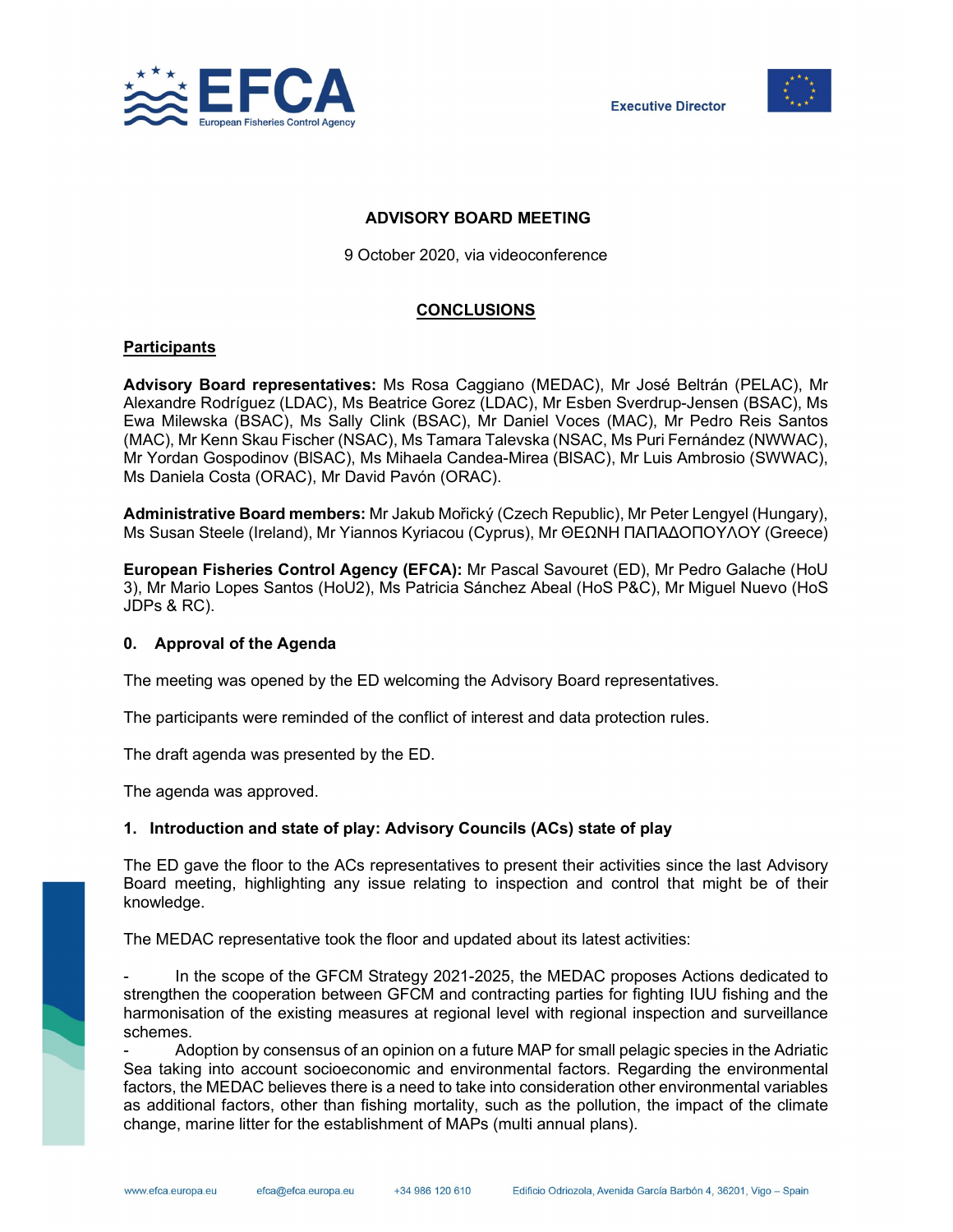The BlSAC representative informed about the postponement of the meeting between EFCA, Member States and the Advisory Council due to the COVID-19 related restrictions. She also reported they were following up the implementation of the Landing Obligation (LO) and control issues, and they were gathering information on sales points and landing ports.

The HoU3 intervened to say that the meeting with EFCA is still on their agenda.

The BSAC representative pointed out they were planning, if possible, a meeting with EFCA in Vigo in March 2021. They were working on the recommendations for TAC 2021: the critical issues are the state of Eastern Baltic cod, Western Baltic cod and herring, given the serious situation of these stocks. Regarding control, he also mentioned the closure areas and the control of those areas and the bycatch limit on cod. Already in March 2020, issues of misrecording of herring and sprat were brought up and asked EFCA for an update on EFCA´s specific actions. He mentioned that they had discussed with the Commission and MS how to reduce bycatches of harbour porpoises and asked if EFCA had been involved in possible control measures. In terms of species, he also referred to the ongoing discussions on eel, which are caught on the coastal zone, in salt waters, brackish waters and in fresh waters. Finally, he focused on ecosystem related issues, given the critical status of the stocks, and asked if there were any control measures related to *permanentisation* of the fleet.

EFCA ED replied to the BSAC representative saying that EFCA is working on eels and recreational fisheries in the Baltic Sea, however there is a legal issue on EFCA´s empowerment for freshwater species. EFCA has started working on the issue of accidental by-catches of cetaceans, such as harbour porpoises, and it has been conveyed in the draft decision for the Baltic Sea JDP for 2021.

The HoU 2 also expressed his wish to being able to organise the meeting in Vigo in March 2021, after having to postpone due to the COVID-19 situation the meeting planned in October 2020. Regarding the issue of the TAC in 2021, he acknowledged the pressure both for the industry and control, as there can be a mismatch between catch opportunities and effort deployed. EFCA has been following up the area closures of this year, but there were questions about the precision of these area closures, were it was clarified, in meetings with the Commission and at the BALTFISH group, that these closures were meant for all the vessels likely to fish cod, including pelagics fisheries that may have bycatch for cod at a reduced percentage. This has been closely followed up in the JDP.

Regarding the misreporting of sprat and herring, there was a specific action in 2020, though it has been jeopardised in the context of exchanges and some boardings at sea for the COVID situation. He appreciated the updated sampling protocol in Poland, as it provided guarantees and it is a step forward in the good direction in terms of control and a level playing field. In the JDP, EFCA is proposing a pelagic sampling guidelines protocol that EFCA promotes and expects all MS to use. Regarding the bycatch of cod, he explained there is no European definition of by-catch. From a control perspective, the compliance with TACs consumption is monitored. As ED explained, it is the first time that EFCA looks into the issue of harbour porpoises and includes it in the JDP. There was a dedicated meeting with the Baltic control expert group including for the issue of eels, which is in the SCIP. About the scrapping of vessels, he clarified it is not within EFCA's remit.

The NSAC representative commented they would also like to organise a NSAC meeting in Vigo in 2021. He acknowledged that the COVID-19 crisis had significantly impacted their work and updated about their ongoing activities. He said that the focus group on Control is now working on CCTVs and electronic monitoring, and that they are still working on the LO in cooperation with the Scheveningen group. On this aspect, he expressed their appreciation for EFCA's technical work on REM and would welcome that the legal framework is in line with the GDPR. Furthermore, they aim at issuing an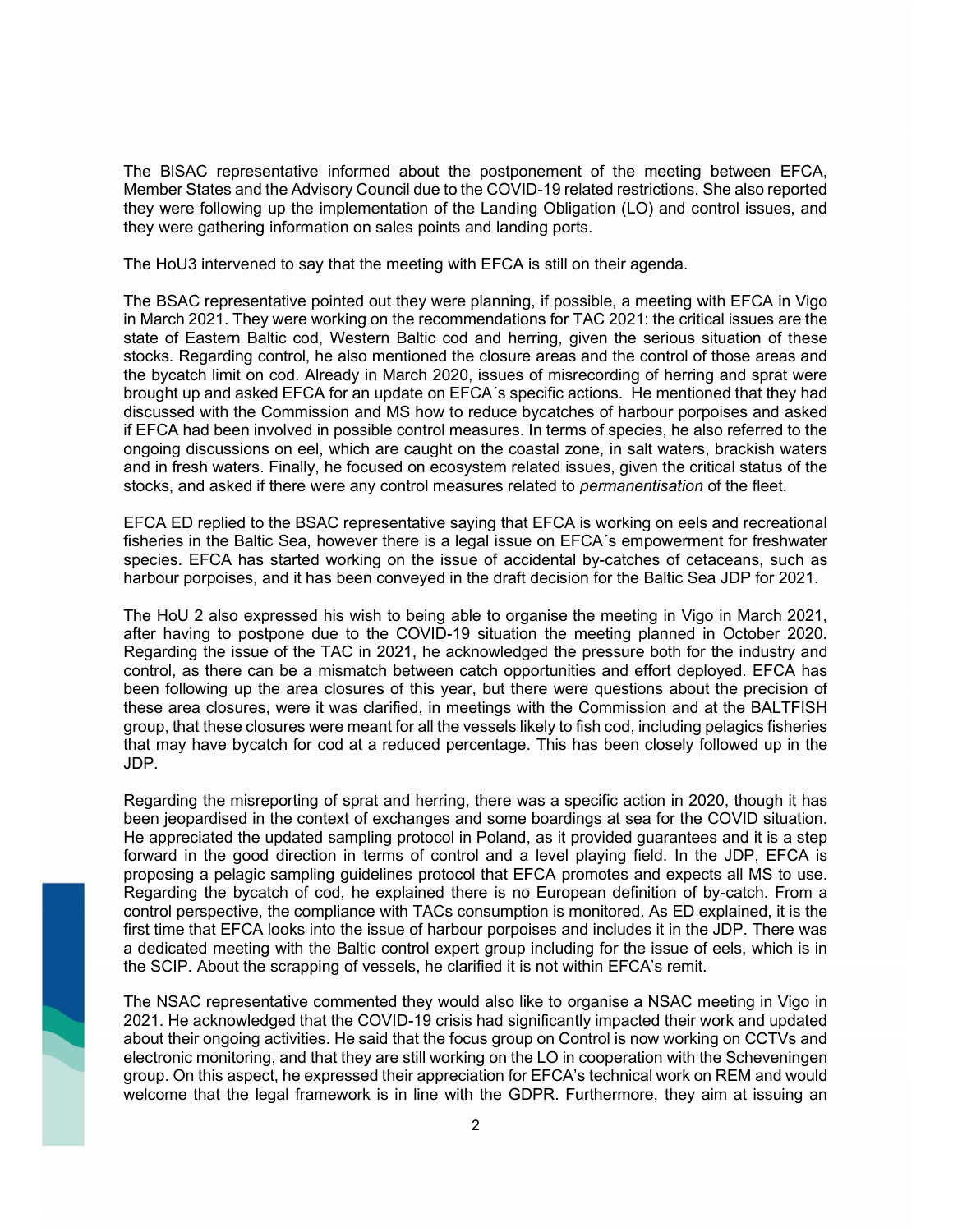opinion on the control regulation by the end of the year. He also explained there is a growing concern on the level playing field in the North Sea, especially on the sanctions and serious infringements.

EFCA ED said he would be very happy of organising this event in Vigo if conditions are met in 2021. He also explained that EFCA believes REM is the adequate technology to check compliance with the LO, after years of experience with the last haul inspections in the framework of specific actions. In terms of efficiency, CCTVs and remote monitoring look like the way forward. Article 15 of the CFP provides for the necessary legal basis and EFCA has provided some technical guidelines based on its expertise on MCS. Regarding the point systems, he clarified it was out of EFCA's mandate, as the Agency coordinates the suspected infringements, and does not always know what the outcomes in the Court are. On the LO, EFCA has carried out a series of specific actions that have brought more transparency and level playing field.

The HoU2 noted that EFCA will attend the NSAC demersal working group on 13 November 2020. Regarding the legal basis of REM, he pointed out that, for instance, Denmark has already a national legal basis for a REM programme, with a quite large number of vessels, that EFCA supported. Moreover, there has been developments of the Coastal Agreement in the framework of the cooperation with Norway, Faeroe and Iceland, where there is an agreement between the parties to work on REM including CCTVs in a pilot project in the pelagic fisheries.

The NWWAC representative explained they were working in the terms of reference on how the ACs could improve their interaction with EFCA and sent it to EFCA in June. Connected with this, a good example of interaction is the workshop that took place in July on the control of the LO. From their perspective, it was very successful as also MS and the Commission attended, and some fruitful discussions took place. They are also working on the issues of plastics and cetaceans, with specific focus groups. Their concerns on control are related to the LO and REM and have already been put on the table as well as the level playing field with regards to sanctions, as already mentioned by our other colleagues from the ACs.

The HoU2 agreed about the satisfaction of the July workshop and the reactions to the results of the LO compliance evaluation. EFCA is also giving more priority to cetaceous, specifically to the linkage between the technical measures and acoustic deterrence devices.

The PELAC representative informed about the following points:

- They are working on the LO and chokes species. He also requested full access to the LO Compliance Evaluations published by EFCA, of which only the executive summaries have been disclosed. The NWWAC also wrote to Member States with the same request.
- He asked for a meeting on control together with EFCA and DG MARE, where also the issue of the gramme size can be addressed.
- PELAC continues to provide advice on the stocks and the related legislation.
- PELAC also focuses on plastic and the farm to fork strategy.

- On regionalisation, their working group counts with different Member States groups.
- Brexit will impact PELAC for 2021, as 11 or 12 stocks are shared with the UK.

EFCA ED explained that the data from the LO Compliance Evaluations belong to Member States, and not to EFCA, and therefore EFCA cannot override Member States decisions on not sharing of the full reports. In the future, it can be discussed with Member States how to be more comprehensive in the communication of these results. He also acknowledged the importance of climate change, as mentioned by PELAC, as it brings about change in patterns for the industry.

The representative of the LDAC updated about their activities linked to fisheries control: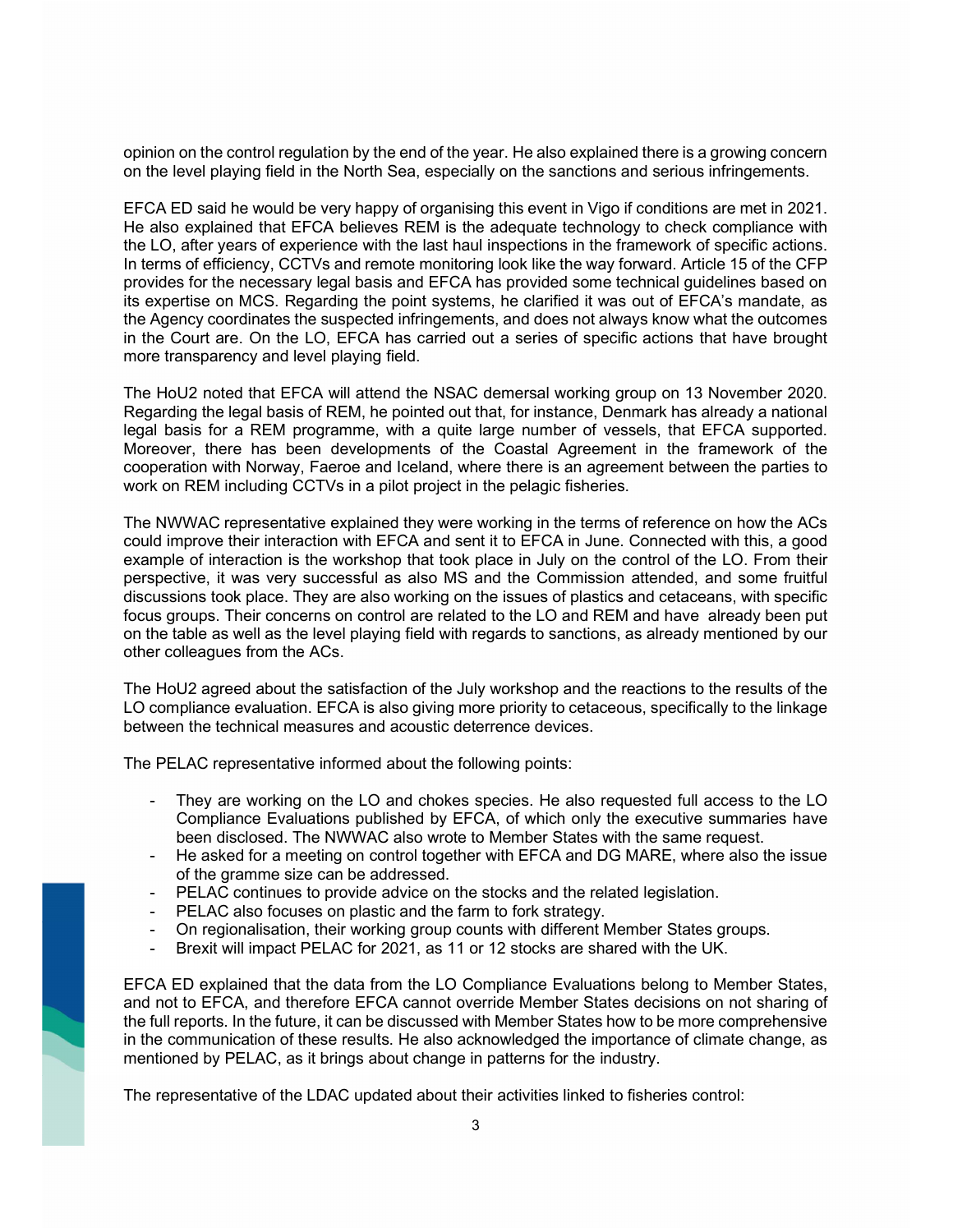- Ongoing work on how to improve the fisheries control system outside EU waters, including the IUU and the Sustainable Management of the External Fishing Fleet. The LDAC is also promoting the role of EFCA in the external dimension of the CFP.
- Consultation on the International Ocean Governance process and promote the EU in this arena, such as enhancement of transparency and cooperation with RFMOs
- Production of advice for NAFO. The Control and Compliance Committee made a recommendation on the Flemish Cap cod and approved some measures including an area closure and hundred percent control of landing of vessels engaged in this fishery, and this will provide some challenges for EFCA.
- Production of advice for ICCAT in preparation on the tropical tuna, as there is an issue on big eye tuna, with a low level of the stock, and sharks.
- LDAC is promoting regional coordination in the Gulf of Guinea and supports EFCA´s work in PESCAO. They understand there have been some disruptions due to the current travel restrictions.
- In the Indian Oceans, on Ecofish project, they are at an early stage, looking to develop some terms of reference.
- On SFPAs, LDAC is strongly advocating for the good use of the sectoral support with actions related to Capacity Building and enhancement of control and surveillance in these beneficiary countries.
- Exploring synergies in maritime governance and surveillance and would like to know more about the Coast Guard activities.
- They are also working, as the MAC, in some areas related to Trade aspects and advised on the review of the trade agreements systems, GSPs, and for a level playing field in control of imports and the labour aspects.

EFCA ED regretted that PESCAO had to be slightly slowed down due to the COVID situation, but remote training has been kept and EFCA is working to adapt the support to the project partners to this situation.

He also clarified the EU Coast Guard cooperation has focused on EU waters so far. EFCA tries to reinforce the EU response to challenges in the maritime domain in our cooperation with EMSA and FRONTEX. EFCA is using satellite monitoring and aircraft surveillance, mostly in the Mediterranean Sea. The Agency has also deployed its vessel and a small drone provided by EMSA. EFCA has addressed fisheries control, safety and security issues. Probably this cooperation could be extended to other areas in the future and would imply a step forward in terms of compliance and level playing field.

EFCA ED welcomed LDAC´s work on the Trade and Preference System as well as on the Labour conditions. EFCA tries to work with MS on the aspects of respect to Human Rights, Labour conditions, and compliance with fisheries regulations in order to bridge the gap between the FAO, the EU, ILO and the IMO systems.

The HoU3 said that in Ecofish there is the possibility to cooperate in risk management.

The LDAC representative thanked EFCA for following up on the different issues and understood the difficulty to carry on with the control operations with the current restrictions.

As regards Labour conditions, they were working on the social dialogue with Trade Unions, ETF and Europeche to prepare a roadmap on a number of areas, such as the review of the measurement of fishing capacity in boats, the implementation of international rules from IMO, ILO and FAO, and a

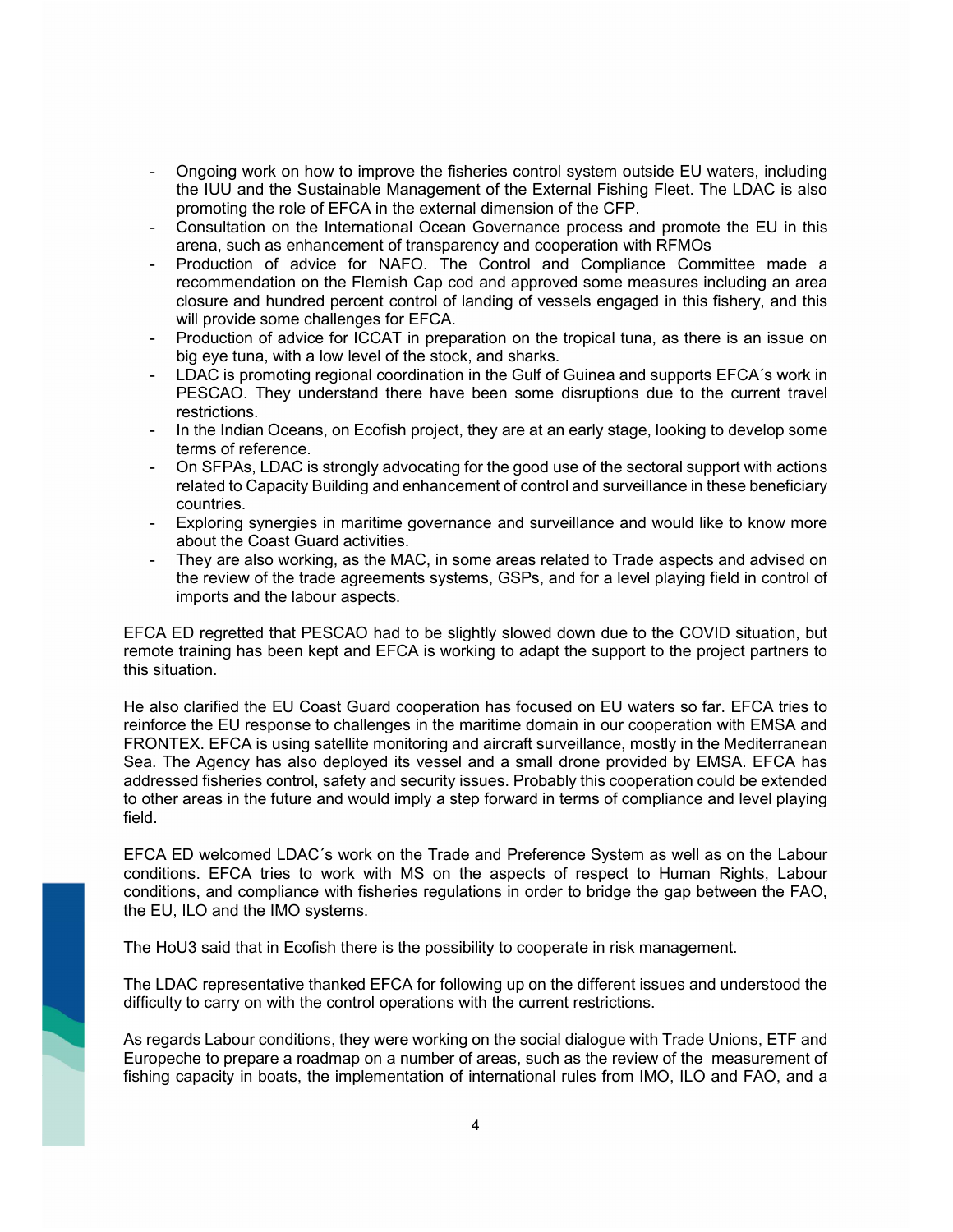better alignment of the legislations of these three UN bodies. This roadmap for the next three years can be shared with EFCA.

On NAFO, the LDAC representative also informed that on the cod, they are proud because the industry agreed to have the season closure from January to April. On the gears, there has also been an agreement on the implementation. Finally, on shrimps, LDAC is working on how to convert days at sea into tonnes, also with the Commission. Moreover, LDAC members would like to include a provision on bycatches on shrimps.

The HoU2 stated that on cod having technical measures will improve the situation and that the hundred percent control on landings will be implemented through the JDPs. He also informed that, to his knowledge, the shrimp fishery is starting now with the first vessel.

The MAC representative informed they had produced a number of advices, the first one on the LO, following the request from the Commission to contribute to the Annual Report on the implementation of the LO in 2019. MAC produced an advice stating that information on impact in markets is not available for stakeholders and, as there are temporary exceptions for a number of species in different regions, it makes difficult to assess the impact on the markets. Therefore, they considered that without further relevant data, further analysis is not possible.

He informed they had an exchange of views with MEP Clara Aguilera in September on the control regulation: they addressed the harmonisation of sanctions, the regulation of lots and the direct sales of seafood products. On the LO, she asked about using bycatches of undersized fish for social and charitable causes, for the MAC would not be a problem, but they also warned the LO is not realistic. Moreover, they discussed on recreational fisheries, where she argued that more data was needed. On small scale fishermen ,she would like to know MAC views about the provision of covering all vessels (except smaller than 8-10 metres) with VMS, digital logbook, etc. and they explained it was outside MAC´s remit.

On control import schemes (IUU regulation), MAC suggested more alignment, interoperability and harmonisation of the import system. He informed that the development of the e-catch system may have an effect for this control. The European Commission (EC) promised the sector to produce a mock up website to test the new tools and share with the advisory councils.

The MAC representative also informed they are working on an advice on Ghana, touching on the issue of illegal fishing. They have also produced an advice on the data collection framework by the STECF as they have found some inconsistencies in price averages (e.g. mackerel). They have also produced an advice on the European Commission's inception impact assessment on the marketing standards framework.

The HoU3 said on the catch tool EFCA is cooperating with the Commission. EFCA also supports the Commission in the implementation of the IUU regulation and took note of the information on Ghana, as the country is covered by the PESCAO project.

The ORAC representative joined recently and informed they are attending the Advisory Board meeting for the first time.

### 2. EFCA's Annual work programme 2020 implementation

HoU2 and HoU3 provided the main data as of 30 September 2020 for inspections and suspected infringements. They also reported on other EFCA operational activities, namely, on Remote Electronic and Monitoring (REM) and cooperation with Member States (MS) regional groups;

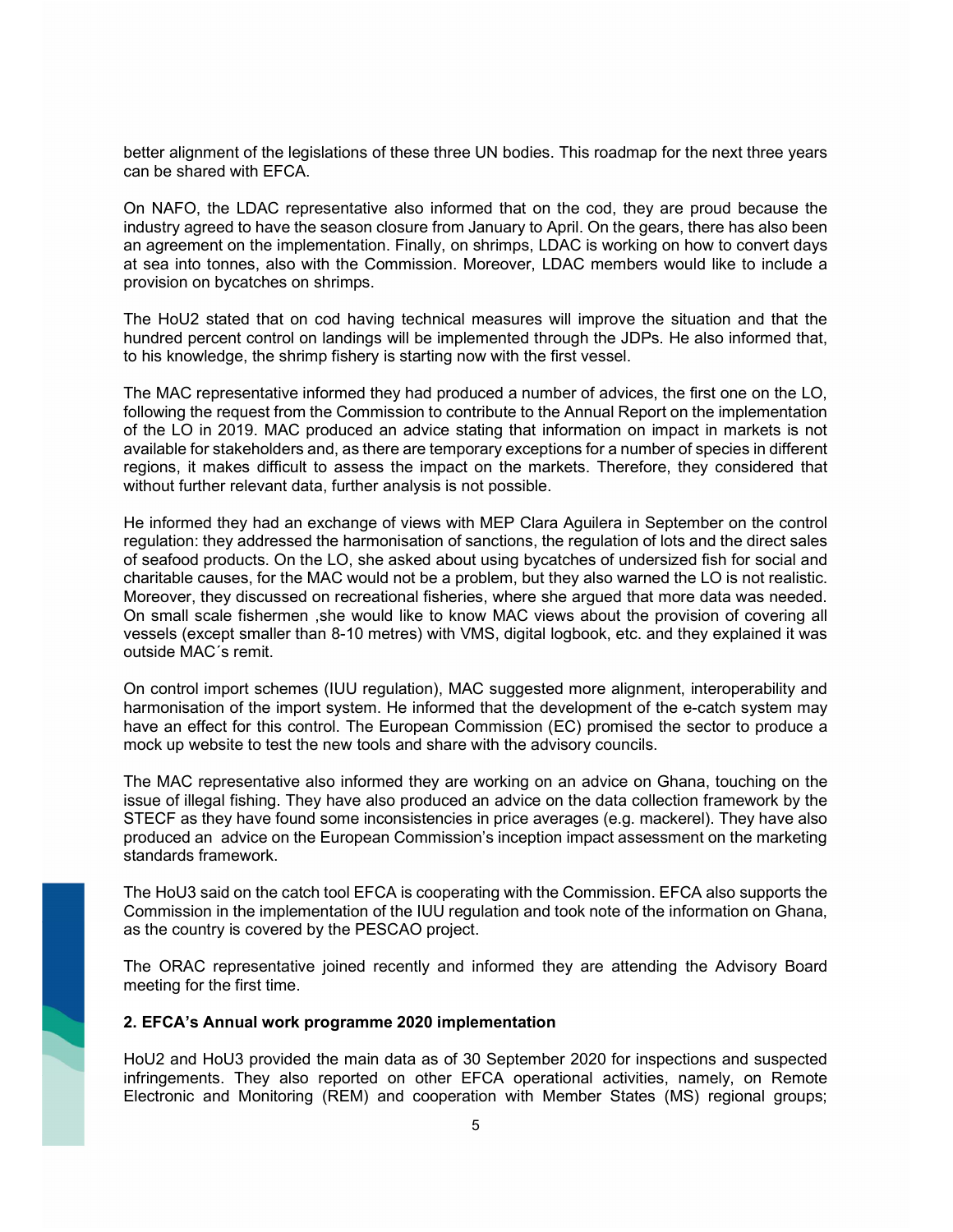preparedness under the North Sea and Western Waters JDPs in case of withdrawal without a EU-UK fisheries agreement, and Coast Guard cooperation and international dimension.

### 3. EFCA's draft Single Programming Document: Multiannual work programme 2021-2025 and Annual work programme 2021

EFCA ED gave a presentation on the draft Single Programming Document: Multiannual work programme 2021-2025 and Annual work programme 2021:

- A first draft version of the Single Programming Document containing the Multiannual work programme 2021-2025 and the Annual work programme 2021 (hereinafter the SPD 2021) was adopted by the AB on 22 October 2019. The draft SPD 2021 was notified to the institutions in January 2020. The European Commission issued its written opinion on the EFCA's draft SPD 2021 on 30 June 2020.
- The SPD 2021 follows the multiannual priorities set up in the previous multiannual programming
- Following the European Commission written opinion, the Agency has amended the SPD 2021 accordingly. In particular, objectives 1 and 2 of the Annual Work Programme have been merged.
- A new chapter (30) has been added to the Budget structure of Title III. Taking into consideration the evolution of the expenditure in this Title, the ICT infrastructure costs have been moved under this chapter.
- The six strategic multiannual objectives were presented, as well as the four strategic areas and their relationship with the strategic multiannual objectives and the KPI.
- The operational objectives of the Annual Work Programme 2021 are:
	- Implementation of JDPs and assistance to the Member States and the Commission in EU and international waters
	- Promotion of a risk management based approach and compliance evaluation
	- Support the EU in the implementation of the external dimension of the CFP
	- To strengthen compliance through the implementation of EU international projects (e.g. PESCAO) as regards fisheries monitoring, control and surveillance
	- Improve capacities to implement fisheries control and support other coast guard functions
- The horizontal tasks of the Annual Work Programme 2021 are:
	- Promote a culture of compliance of the Common Fisheries Policy and foster the European Union values
	- Provide the EFCA Administrative Board with the capacity for achieving its responsibilities in governance and expertise
	- Ensure an effective dialogue at the level of the Advisory Councils through the Advisory Board
	- Ensure the Agency representation, cooperation, dialogue and transparency with other institutional bodies, EU agencies and third parties
	- Ensure the optimisation in the allocation and use of EFCA's resources in accordance with the principle of sound financial management and with the guarantee concerning the legality and regularity of the underlying transactions
	- Ensure the rationalisation, simplification, scalability and streamlining of EFCA's processes

### 4. The way forward: draft Single Programing document: Multiannual work programme 2022- 2026 and Annual work programme 2026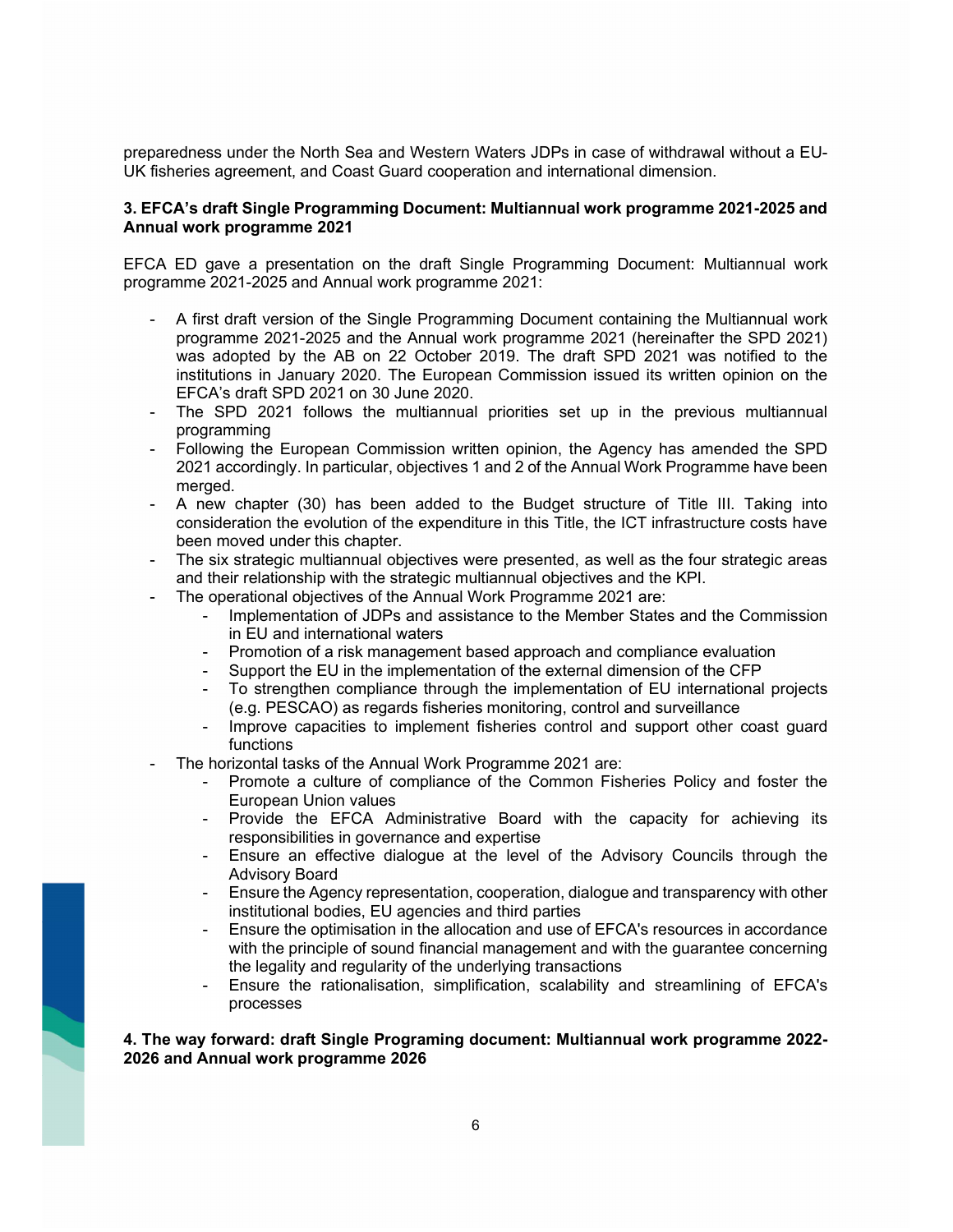HoU3 gave a presentation on the draft Single Programming Document: Multiannual work programme 2022-2026 and Annual work programme 2022:

- The draft Single Programming Document containing the Multiannual work programme 2022- 2026 and Annual work programme for 2022 takes into consideration the Commission opinion on the draft Single Programming Document for 2021-2025 of 30 June 2020.
- The draft SPD 2022 acknowledges the new guidelines described in the Communication C(2020) 2297 for the year 2022-2026 and takes into account the results on key performance indicators of the Administrative Board Working Group and the recommendations expressed by the Internal Audit Service (IAS) on 21 December 2018.
- The Agency has enhanced the quality of the KPIs in limiting their number and reviewed and streamlined the objectives, results and outputs of both the Multiannual Programming as well as the Annual Work Programme.
- A direct link has been established between each multiannual objective and area of intervention.
- The objectives set in the Annual Work Programme were simplified.
- The multiannual objectives are
	- 1. Enhanced coordination of fisheries monitoring control and surveillance

2. Promote compliance through an effective and harmonised application of Union inspection procedures

3. Assist the EU in its international dimension in accordance with article 30 CFP **Regulation** 

4. Provide operational support to national authorities in Coast Guard functions

- The operational activities of the Annual Work Programme 2022 are:
	- Effective coordination of joint fisheries control operations
	- Development of methodologies and fisheries information systems in support of MCS activities
	- Development of methodologies and fisheries information systems in support of MCS activities
	- Support the EU in the implementation of the external dimension of the CFP
	- Strengthen compliance through the implementation of EU international projects as regards fisheries monitoring, control and surveillance
	- Support to fisheries control and other national authorities working in the field of Coast Guard functions
- The horizontal activities of the Annual Work Programme 2022 are:
	- Promote a culture of compliance of the Common Fisheries Policy and foster the European Union values
	- Ensure the smooth and secure functioning and availability of administrative and operational applications
	- Ensure sound management and efficiency in key governance and administrative processes

### 5. How to enhance the interaction of EFCA with its Advisory Board

EFCA ED presented a summary of the different contributions received by the Advisory Board members on the issue of how to enhance the interaction of EFCA with its Advisory Board. The Advisory Councils who sent their contributions on written to EFCA were the BSAC and PELAC, who did it jointly, the AAC, the NWWAC, the LDAC and the MEDAC. As there is a variety of different suggestions, he proposed to have an individual follow up with bilateral meetings.

The LDAC representative explained that they acknowledged some of their proposals were a bit provocative, but they would like to be free, also in the light of the new external evaluation coming